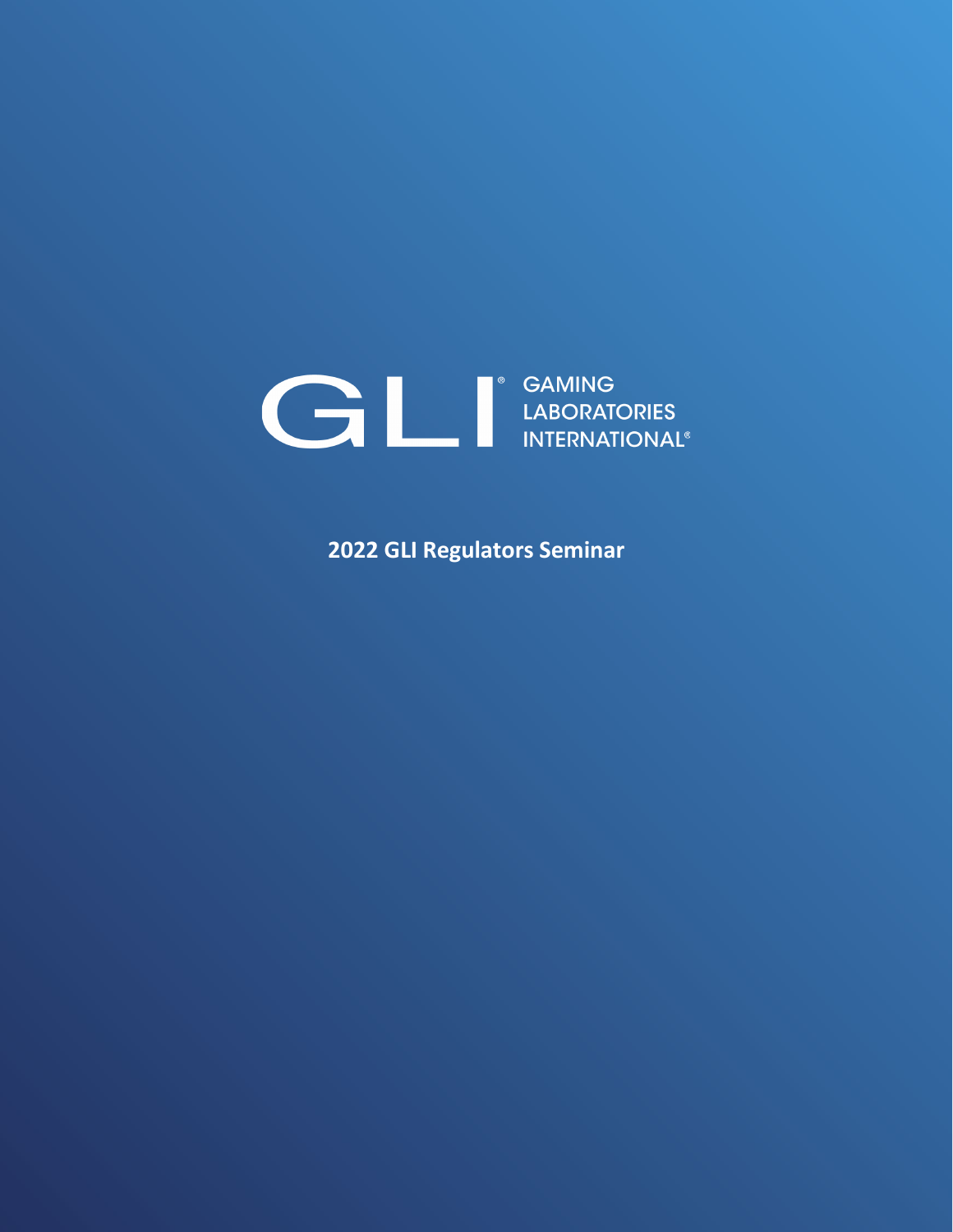

### **2022 GLI REGULATORS SEMINAR**

# **Thursday, July 7, 2022**

| 11:45am - 12:15pm | Registration                                                                                                                                                                                                                                                                                                                                                                                                                                                                                                                                                                                     |                                                                 |  |
|-------------------|--------------------------------------------------------------------------------------------------------------------------------------------------------------------------------------------------------------------------------------------------------------------------------------------------------------------------------------------------------------------------------------------------------------------------------------------------------------------------------------------------------------------------------------------------------------------------------------------------|-----------------------------------------------------------------|--|
|                   |                                                                                                                                                                                                                                                                                                                                                                                                                                                                                                                                                                                                  | Westin Copley Place, Boston MA                                  |  |
| 12:15 - 12:30pm   | <b>Welcome and Opening Remarks</b>                                                                                                                                                                                                                                                                                                                                                                                                                                                                                                                                                               |                                                                 |  |
|                   | James Maida, President & CEO, GLI                                                                                                                                                                                                                                                                                                                                                                                                                                                                                                                                                                |                                                                 |  |
| 12:30 - 1:20pm    | Building an Effective Network Security Framework: An Update from the                                                                                                                                                                                                                                                                                                                                                                                                                                                                                                                             |                                                                 |  |
|                   | <b>Regulators Network Security Task Force</b>                                                                                                                                                                                                                                                                                                                                                                                                                                                                                                                                                    |                                                                 |  |
|                   | Building an effective framework for network security is a challenging task. It<br>requires specialized, highly trained technology professionals that are difficult to<br>recruit and retain. We will discuss mitigating security risks in a constantly<br>evolving environment and explain rationale for the formation of the Regulators<br>Network Security Task Force. The panel includes leading experts who will<br>discuss the processes regulators will use to oversee third-party resources and<br>the responsibilities and expectations placed on operators and technology<br>providers. |                                                                 |  |
|                   | Moderator:                                                                                                                                                                                                                                                                                                                                                                                                                                                                                                                                                                                       | Dan Hartman, Executive Director, Colorado Division of Gaming    |  |
|                   | Panelists:                                                                                                                                                                                                                                                                                                                                                                                                                                                                                                                                                                                       | Gus Fritschie, Vice President of Security Services, Bulletproof |  |
|                   |                                                                                                                                                                                                                                                                                                                                                                                                                                                                                                                                                                                                  | Jeff Patchen, Head of Compliance - North America, Evolution     |  |
|                   |                                                                                                                                                                                                                                                                                                                                                                                                                                                                                                                                                                                                  | Angelo G. Longo, NA Information Security Officer, BetMGM        |  |
| $1:20 - 2:10$ pm  | New Challenges for Sports Betting and Online Gaming                                                                                                                                                                                                                                                                                                                                                                                                                                                                                                                                              |                                                                 |  |
|                   | iGaming in the U.S. is in its 9th year, and Sports Betting is in its 4th. Many<br>regulators were forced to create regulatory structures in short, mandated<br>timeframes. What is the next phase for the regulation of online delivery<br>channels? This panel tackles questions about emerging games, new technology,<br>responsible gaming in a digital environment, the controversy around advertising<br>practices, and other consumer protection issues.                                                                                                                                   |                                                                 |  |
|                   | Moderator:                                                                                                                                                                                                                                                                                                                                                                                                                                                                                                                                                                                       | Joseph Bunevith, Director of Client Solutions, GLI              |  |
|                   | Panelists:                                                                                                                                                                                                                                                                                                                                                                                                                                                                                                                                                                                       | John Conforti, Chief Compliance Officer, New Hampshire Lottery  |  |
|                   |                                                                                                                                                                                                                                                                                                                                                                                                                                                                                                                                                                                                  | Jeff Ifrah, Partner, Ifrah Law                                  |  |
|                   |                                                                                                                                                                                                                                                                                                                                                                                                                                                                                                                                                                                                  | Steve Ruddock, Senior Gaming Analyst, Wagers.com                |  |
| $2:10 - 2:30$ pm  | <b>Networking Break</b>                                                                                                                                                                                                                                                                                                                                                                                                                                                                                                                                                                          |                                                                 |  |